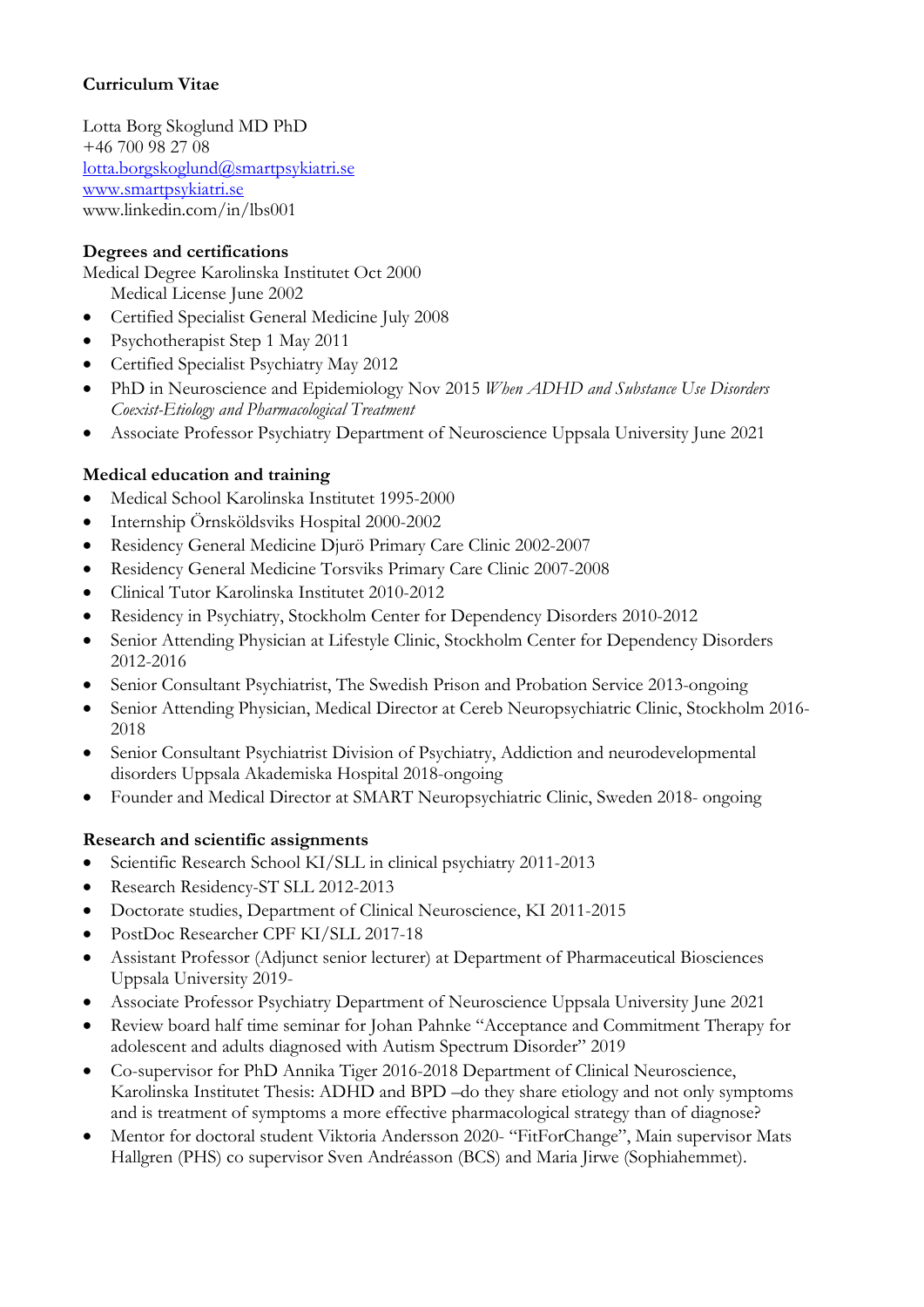• Peer reviewer for JAMA Psychiatry 2014, 2017, 2018 and 2019**,** Neuropsychiatric Disease & Treatment 2016**,** JSAT 2016**,** J Substans Use and Abuse 2016**,** NEJM Psychiatry 2018**,** Am J Psychiatry 2018**,** Addiction Biology 2019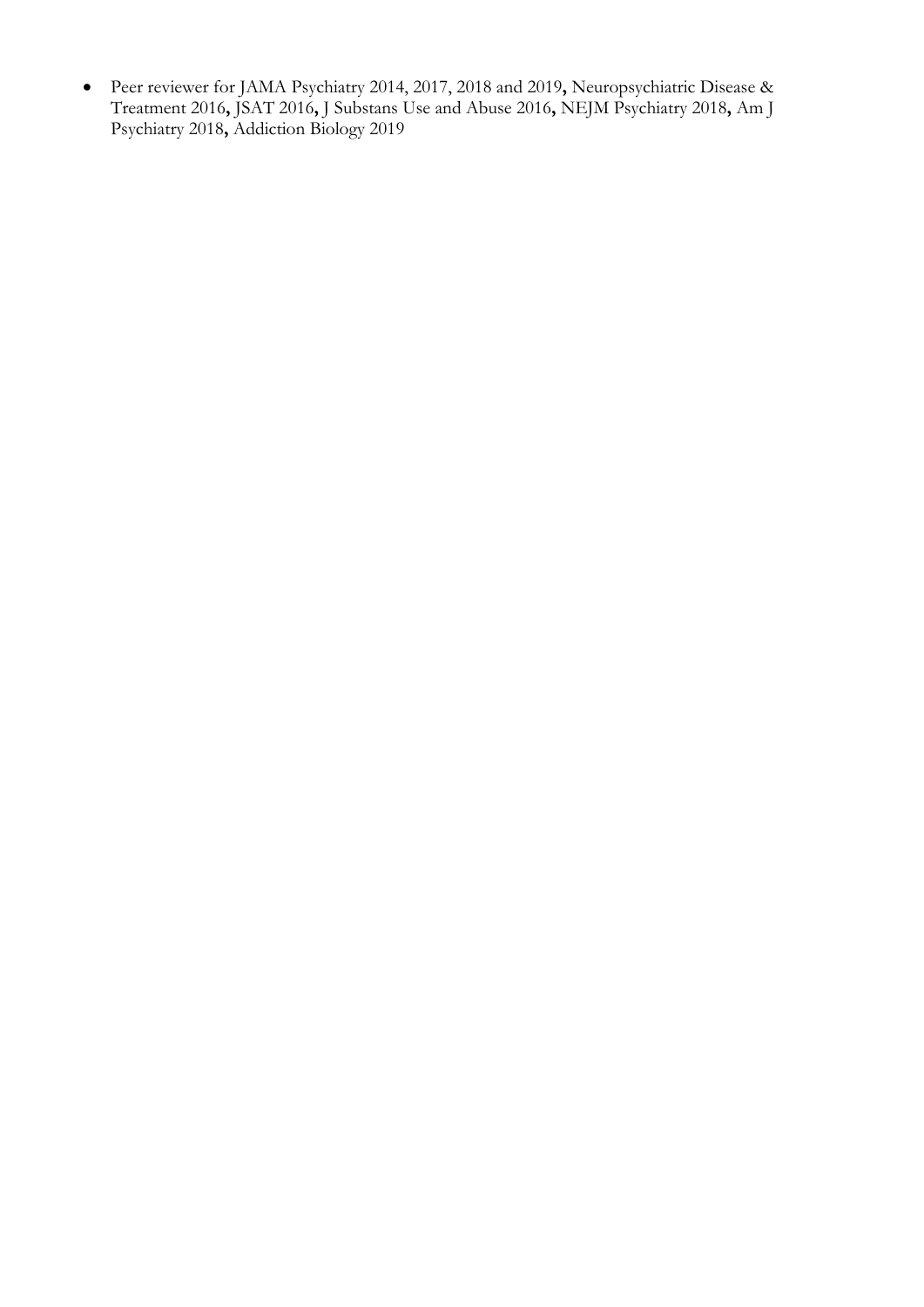## **Awards and grants**

- The Blue-Ribbon award at Biological Psychiatry New York 2014
- The 2016 Jörgen Engel Stipend (for most influential publication in addiction research)
- The EMCDDA Scientific Award 2018 (for publication of particular merit to increase understanding of the European drugs problem)
- Research-ST Grant KI/SLSL 400.000 SEK/year for 3 years
- Post Doc Centrum for Psychiatry Research 400.000 SEK/year for 2 years
- Systembolagets Alkoholforskningsråd "Unga i riskzonen" 200.000 SEK
- Swedish Research Council for Health, Working life and Welfare (Forte) 2021-2023 Digital media use and mental health problems in children and adolescents. Early predictors and sex differences 3 280 000 SEK Main applicant Lisa Thorell
- The 2020 Years Light Award for spreading knowledge regarding neurodevelopmental disorders form the national patient organization for neurodevelopmental disorders Attention
- The Swedish Society of Medicine, Söderström Königska sjukhemmet Foundation "Sexual risktaking, hormonal contraceptives and ADHD at Swedish youths' clinics" 125.000 SEK **Commissions of trust**
- Scientific board at Swedish Medical Product Agency Aug 2017-ongoing
- Board member "Trygga Barnen" Non-profit organization supports children in substance use environments 2016-2018
- Board member and secretary "Barnneuropsykiatriska sektionen" Professional association within child- and adolescent psychiatry and neurodevelopmental disorders 2017-ongoing
- Scientific board at The National Association Attention May 2019-
- Advisory board BlueCall May 2019-
- Member of the Swedish Serotonin Society Nov 2019-
- Board member Ahum Dec 2019-
- Steering committee Meeting of Minds Stockholm 1-2 july 2020
- Scientific board of The Swedish National Board of Institutional Care Jan 2021-ongoing
- Guest Editor for Läkartidningens special edition article series of ADHD 2020-2022
- Guest Editor for Barnläkaren no 4 2021 Psychiatric disorders in children
- National Expert Panel Hjärnfonden 2021

### **Peer reviewed scientific publications**

- **Skoglund C**, Chen Q, D'Onofrio BM, Lichtenstein P, Larsson H. Familial confounding of the association between maternal smoking during pregnancy and ADHD in offspring. J Child Psychol Psychiatry. 2014 Jan;55(1):61-8. doi: 10.1111/jcpp.12124. Epub 2013 Jul 30. PMID: 25359172; PMCID: PMC4217138.
- **Skoglund C**, Chen Q, Franck J, Lichtenstein P, Larsson H. Attention-deficit/hyperactivity disorder and risk for substance use disorders in relatives. Biol Psychiatry. 2015 May 15;77(10):880-6. doi: 10.1016/j.biopsych.2014.10.006. Epub 2014 Oct 22. PMID: 25457227.
- **Skoglund C**, Hermansson U, Beck O. Clinical trial of a new technique for drugs of abuse testing: a new possible sampling technique. J Subst Abuse Treat. 2015 Jan;48(1):132-6. doi: 10.1016/j.jsat.2014.09.003. Epub 2014 Sep 26. PMID: 25312474.
- **Skoglund C**, Brandt L, Almqvist C, D'Onofrio BM, Konstenius M, Franck J, Larsson H. Factors Associated With Adherence to Methylphenidate Treatment in Adult Patients With Attention-Deficit/Hyperactivity Disorder and Substance Use Disorders. J Clin Psychopharmacol. 2016 Jun;36(3):222-8. doi: 10.1097/JCP.0000000000000501. PMID: 27043119; PMCID: PMC4837023.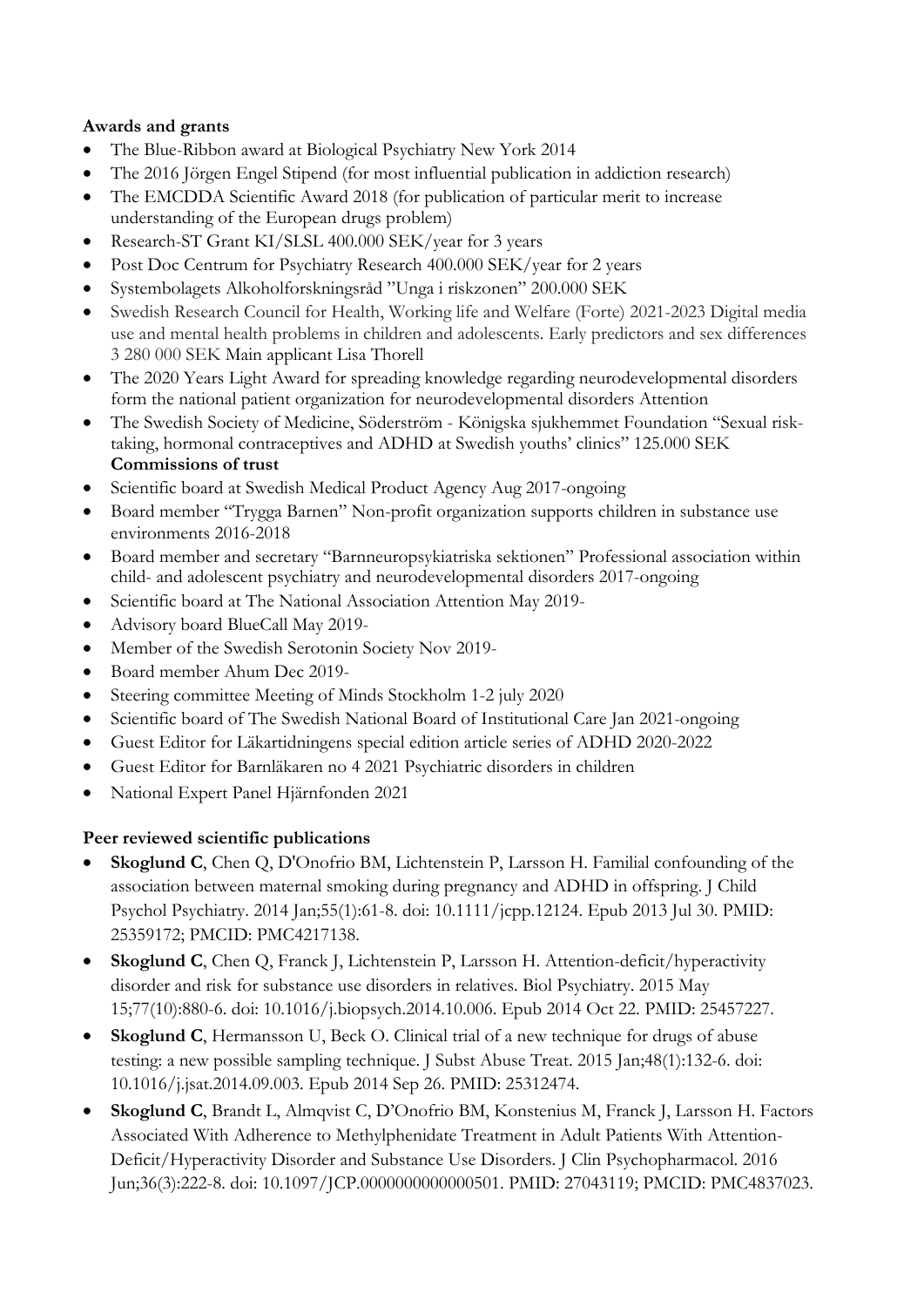- **Skoglund C**, Brandt L, D'Onofrio B, Larsson H, Franck J. Methylphenidate doses in Attention Deficit/Hyperactivity Disorder and comorbid substance use disorders. Eur Neuropsychopharmacol. 2017 Nov;27(11):1144-1152. doi: 10.1016/j.euroneuro.2017.08.435. Epub 2017 Sep 19. PMID: 28935267.
- **Skoglund C**. Gemensam ärftlighet för ADHD och substansberoendesyndrom. BestPractice Nr 23 Sept 2015
- **Skoglund C**, Durbeej N, Elgán TH, Gripenberg J. Public opinion on alcohol consumption and intoxication at Swedish professional football events. Subst Abuse Treat Prev Policy. 2017 May 8;12(1):21. doi: 10.1186/s13011-017-0103-8. PMID: 28482904; PMCID: PMC5422961.
- **Skoglund C**, Tiger A, Rück C, Petrovic P, Asherson P, Hellner C, Mataix-Cols D, Kuja-Halkola R. Familial risk and heritability of diagnosed borderline personality disorder: a register study of the Swedish population. Mol Psychiatry. 2019 Jun 3. doi: 10.1038/s41380-019-0442-0. Epub ahead of print. PMID: 31160693.
- Kuja-Halkola R, Lind Juto K, **Skoglund C,** Rück C, Mataix-Cols D, Pérez-Vigil A, Larsson J, Hellner C, Långström N, Petrovic P, Lichtenstein P, Larsson H. Do borderline personality disorder and attention-deficit/hyperactivity disorder co-aggregate in families? A population-based study of 2 million Swedes. Mol Psychiatry. 2018 Oct 15. doi: 10.1038/s41380-018-0248-5. Epub ahead of print. PMID: 30323291.
- Kvillemo P., **Skoglund C**., Gripenberg J., Strandberg K.A. Organizational readiness for development and implementation of alcohol and drug prevention at Swedish youth health clinics: A qualitative interview study Ment Health Fam Med (2018) 13: 763-771.
- Granström AL, **Skoglund C**, Wester T. No increased risk of attention deficit hyperactivity disorders in patients with Hirschsprung disease. J Pediatr Surg. 2019 Oct;54(10):2024-2027. doi: 10.1016/j.jpedsurg.2018.10.067. Epub 2018 Nov 7. PMID: 30503197.
- **Skoglund L** 2019 ADHD hos äldre, ett förbisett fenomen. Läkartidningen. 2019;116:FFPW Läkartidningen 06/2019 Lakartidningen.se 2019-02-01
- Granström AL, **Skoglund C**, Wester T. Selective serotonin reuptake inhibitors during pregnancy Do not increase the risk of Hirschsprung disease. J Pediatr Surg. 2019 Nov;54(11):2398-2401. doi: 10.1016/j.jpedsurg.2019.02.015. Epub 2019 Mar 1. PMID: 30867098.
- Ghirardi L, Chen Q, Chang Z, Kuja-Halkola R, **Skoglund C,** Quinn PD, D'Onofrio BM, Larsson H. Use of medication for attention-deficit/hyperactivity disorder and risk of unintentional injuries in children and adolescents with co-occurring neurodevelopmental disorders. J Child Psychol Psychiatry. 2020 Feb;61(2):140-147. doi: 10.1111/jcpp.13136. Epub 2019 Oct 18. PMID: 31625605; PMCID: PMC6980200.
- Amin L, **Skoglund C**, Wester T, Granström AL. Swedish national population-based study shows an increased risk of depression among patients with Hirschsprung disease. Acta Paediatr. 2019 Oct;108(10):1867-1870. doi: 10.1111/apa.14801. Epub 2019 Apr 15. PMID: 30924549.
- Strandberg A, **Skoglund C,** Gripenberg J, Kvillemo P. Alcohol and illicit drug consumption and the association with risky sexual behaviour among Swedish youths visiting youth health clinics. Nordisk Alkohol Nark. 2019 Oct;36(5):442-459. doi: 10.1177/1455072519845970. Epub 2019 May 19. PMID: 32934578; PMCID: PMC7434140.
- **Skoglund C**, Kopp Kallner H, Skalkidou A, Wikström AK, Lundin C, Hesselman S, Wikman A, Sundström Poromaa I. Association of Attention-Deficit/Hyperactivity Disorder With Teenage Birth Among Women and Girls in Sweden. JAMA Netw Open. 2019 Oct 2;2(10):e1912463. doi: 10.1001/jamanetworkopen.2019.12463. PMID: 31577361; PMCID: PMC6777395.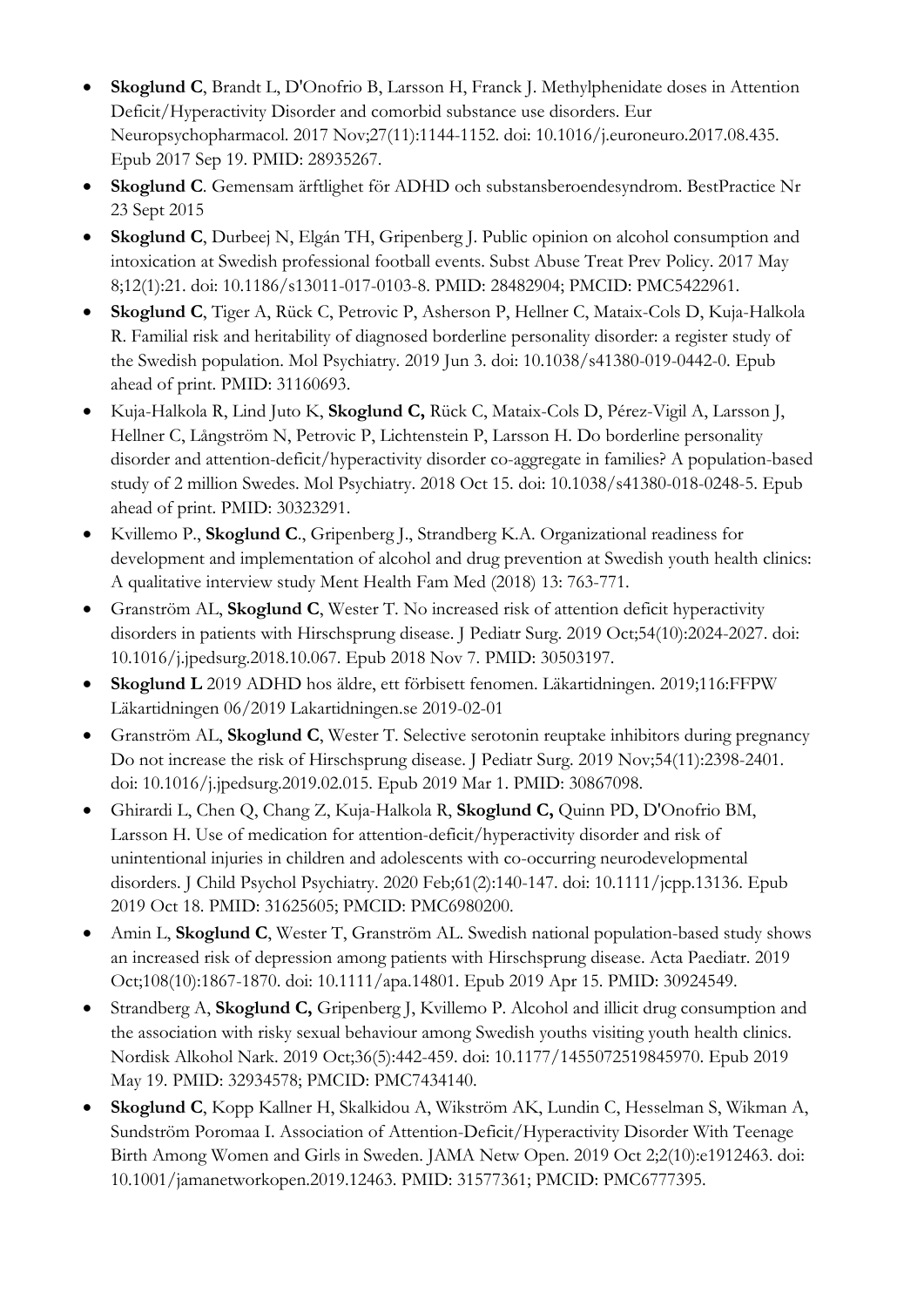- Wikman A, Skalkidou A, Wikström AK, Lampa E, Kramer MS, Yong EL, **Skoglund C**, Epperson N, Sundström-Poromaa I. Factors associated with re-initiation of antidepressant treatment following discontinuation during pregnancy: a register-based cohort study. Arch Womens Ment Health. 2020 Oct;23(5):709-717. doi: 10.1007/s00737-020-01050-y. Epub 2020 Jul 6. PMID: 32632522.
- Kvillemo P, Strandberg AK, Gripenberg J, Berman AH, **Skoglund C**, Elgán TH. Effects of an automated digital brief prevention intervention targeting adolescents and young adults with risky alcohol and other substance use: study protocol for a randomised controlled trial. BMJ Open. 2020 May 12;10(5):e034894. doi: 10.1136/bmjopen-2019-034894. PMID: 32404390; PMCID: PMC7228518.
- Hesselman S, Wikman A, **Skoglund C**, Kopp Kallner H, Skalkidou A, Sundström-Poromaa I, Wikström AK. Association of maternal attention deficit hyperactivity disorder and preterm birth: a cohort study. BJOG. 2020 May 8. doi: 10.1111/1471-0528.16310. Epub ahead of print. PMID: 32384173.
- Hovén E, Ljung R, Ljungman G, Ljungman L, **Skoglund C**, Fransson E, Wikman A. Increased risk of mental health problems after cancer during adolescence: A register-based cohort study. Int J Cancer. 2020 Jun 14. doi: 10.1002/ijc.33154. Epub ahead of print. PMID: 32535927.
- Thorell LB, **Skoglund C**, de la Peña AG, Baeyens D, Fuermaier ABM, Groom MJ, Mammarella IC, van der Oord S, van den Hoofdakker BJ, Luman M, de Miranda DM, Siu AFY, Steinmayr R, Idrees I, Soares LS, Sörlin M, Luque JL, Moscardino UM, Roch M, Crisci G, Christiansen H. Parental experiences of homeschooling during the COVID-19 pandemic: differences between seven European countries and between children with and without mental health conditions. Eur Child Adolesc Psychiatry. 2021 Jan 7. doi: 10.1007/s00787-020-01706-1. Epub ahead of print. PMID: 33415470.
- **Skoglund C**., Leknes S., Heilig M. Treatment of autism with low-dose opioid partial agonists? A case report. *(Submitted sept 2020)*
- Kvillemo, Hiltunen, Demetryc, Carlanderd, Einhornd, Hansson, Gripenberg, Elgán, **Skoglund** Alcohol and illicit drug use among students in affluent areas: a qualitative study with implications for prevention practice *(Submitted jan 2021)*
- Andersson A., Garcia-Argibay M., Viktorin A., Ghirardi L., **Skoglund C.,** Ph.D., Brian M. D'onofrio B. M., Lichtenstein P., Tuvblad C., Larsson H. Depression and Anxiety Disorders During the Postpartum Period – in Women Diagnosed with ADHD (in prep)
- Wester T, Gunnarsdottir A, **Skoglund C**, Svenningsson A. Attention deficit hyperactivity and autism spectrum disorders in patients with anorectal malformations. Acta Paediatr. 2021 Sep 9. doi: 10.1111/apa.16100. Epub ahead of print. PMID: 34498328.

## **Reports, books and book chapters**

- Popular science book *Lyssnar din tonåring? Samtal med förändring som mål*. Natur och Kultur 2017.
- Lead author of the Swedish Association of Local Authorities and Regions (SKL/SALAR) national guidelines for health care and interventions for ADHD Apr 2018
- Report for the health administration at Stockholm County Council (SLL*) Vård av patienter med missbruk och psykiatrisk sjukdom 2018 Dnr HSN-2019 0364*
- Report for The National Board of Health and Welfare (Socialstyrelsen) *Hälsosamma alkoholvanor hos äldre* April 2019
- Popular science book *ADHD -Från duktig flicka till utbränd kvinna*. Natur och Kultur 2020.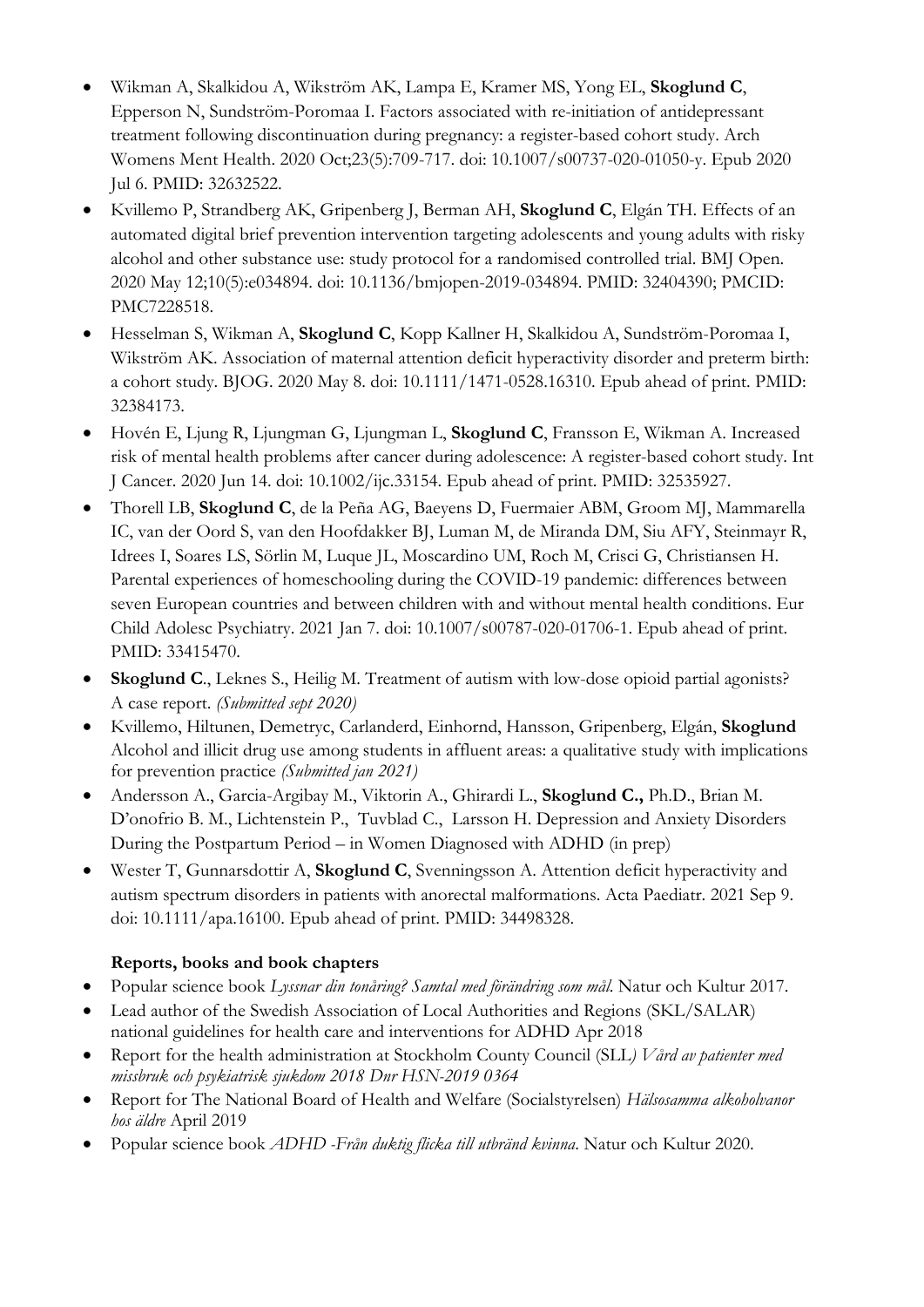- Neuropsychpharmachology Chapter Pharmacological treatment of ADHD. The Swedish Psychiatric Association 2020.
- Expert opinion for The National Board of Health and Welfare (Socialstyrelsen) *National guidelines for neurodevelopmental disorders April 2020.*
- Report for Region Skåne *Regional guidelines for adhd in girls and women August 2020.*
- Report for The National Board of Health and Welfare (Socialstyrelsen) *National guidelines for prevention of criminality and normbreaking behaviors in children and adolecents* Okt 2020
- Popular science book *Svart bälte i föräldraskap – Att hantera vardagen i NPF-familjer* Natur och Kultur 2021.

### **Research collaborations**

- STAD Centre for Psychiatry Research, Department of Clinical Neuroscience, Karolinska Institutet & Stockholm Health Care Services, Stockholm County Council
- Associate professor Ralph Kuja-Halkola Department of Medical Epidemiology and Biostatistics, Karolinska Institutet
- Professor Thomas Wester. Division of Pediatric Surgery, Astrid Lindgren Children's Hospital, Karolinska University Hospital, Solna
- Professor Oliver Tucha and associate professor Anselm Fuermaier University of Groningen. Faculty of Behavioural and Social Sciences. Department of Clinical and Developmental Neuropsychology Groningen, Netherlands
- Professor Olof Beck Department of Laboratory Medicine, section of Clinical Pharmacology, Karolinska Institutet
- Professor Fred Nyberg and Professor Mathias Hallberg Department of Pharmaceutical Biosciences and U-fold Uppsala university
- Professor Inger Sundström Poromaa Department of Department of Women's and Children's Health, Uppsala University, Uppsala, Sweden
- Professor Markus Department of Clinical and Experimental Medicine (IKE), Center for Social and Affective Neuroscience (CSAN)
- Professor Siri Leksnes Leknes Affective Brain Lab Department of Psychology University of Oslo Norway
- Professor Susan Young Director of Psychology Services Limited, Honorary Professor at Rekjavik University and President of UKAP. Lead author of the international consensus report on female ADHD.
- Sara Binder ND BPE, Department of Psychiatry University of Calgary Vice Chair CADDRA.

### **Selected presentations and posters at scientific conferences**

- Biological Psychiatry New York 2014. *Common genetic factors for ADHD and SUD* (Blue ribbon award)
- National Swedish Psychiatry Conference 2015 *Risk factors for ADHD and SUD*
- ICASA 2015 *Stimulant medication in SUD*
- RFMA 2015 *Abuse of new psychoactive substances*
- Almedalen 2016 Seminars: *Legalization of Cannabis*
- SCNP 2016 The coexistence of ADHD and SUD
- National Swedish Psychiatry Conference 2017. *Motivational interviewing in adolescents.* Expanding minds STP 2017 *ADHD and SUD in adolescents, Stimulant doses, ADHD treatment.*
- Almedalen 2017 Seminars: *Sustainable workplaces. Motivational interviewing for adolescents. Opioid addiction among unaccompanied minors. Hazardous alcohol consumption.*
- Almedalen 2018 Seminars: *Equal treatment for addiction. Does it exist? Drugs, alcohol and psychiatric disorders in adolescents and young adults.*